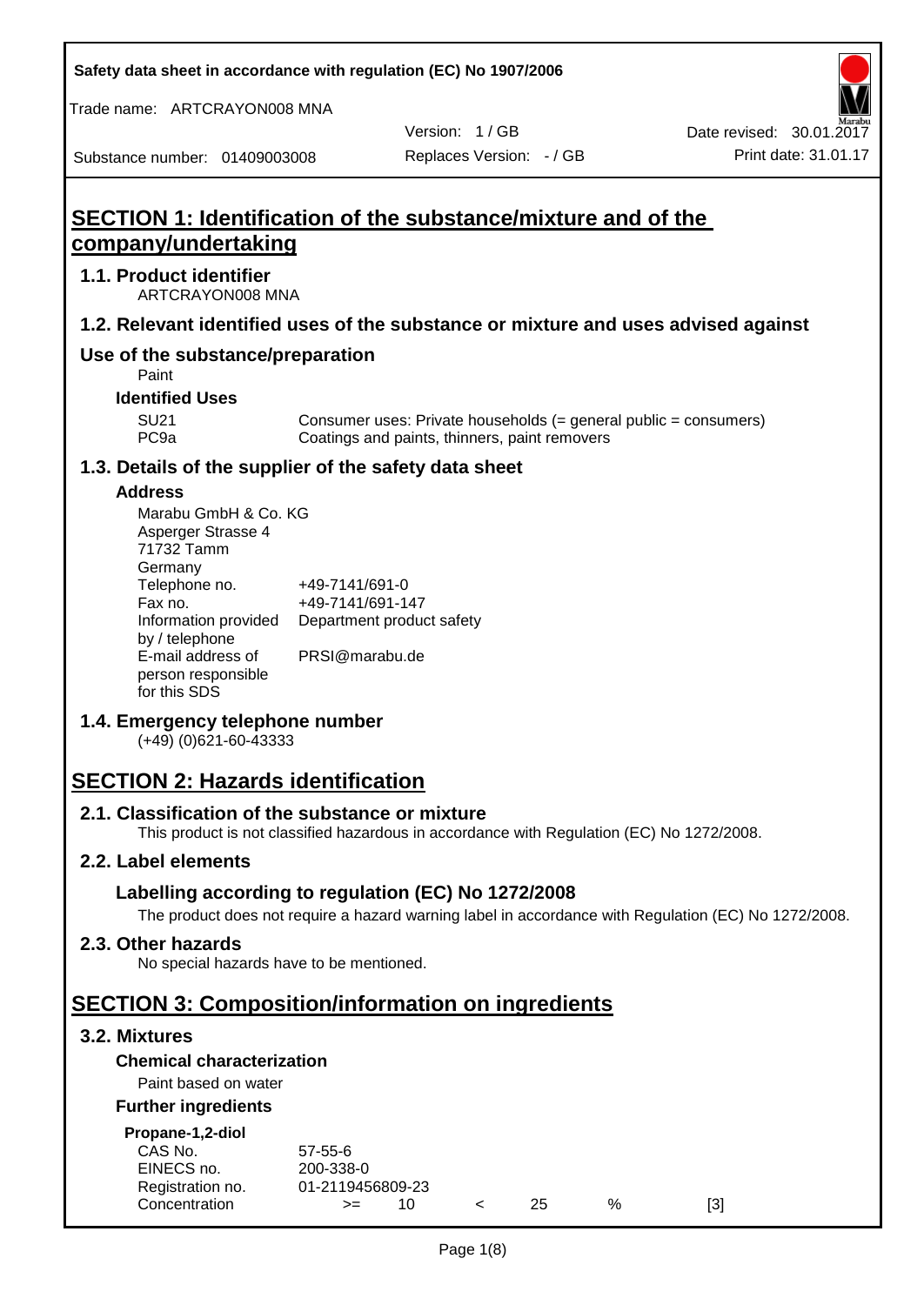#### **Safety data sheet in accordance with regulation (EC) No 1907/2006**

Trade name: ARTCRAYON008 MNA

Substance number: 01409003008 Version: 1 / GB Replaces Version: - / GB Print date: 31.01.17 Date revised: 30.01.2

# **Glycerol** CAS No. 56-81-5

| CAS No.       | $56 - 81 - 5$ |  |   |     |
|---------------|---------------|--|---|-----|
| EINECS no.    | 200-289-5     |  |   |     |
| Concentration | $>=$          |  | % | [3] |

[3] Substance with occupational exposure limits

# **SECTION 4: First aid measures**

## **4.1. Description of first aid measures**

#### **After skin contact**

Wash with plenty of water and soap. Do NOT use solvents or thinners.

#### **After eye contact**

Separate eyelids, wash the eyes thoroughly with water (15 min.). In case of irritation consult an oculist.

#### **After ingestion**

Rinse mouth thoroughly with water. If larger amounts are swallowed or in the event of symptoms take medical treatment.

#### **4.2. Most important symptoms and effects, both acute and delayed** Until now no symptoms known so far.

## **4.3. Indication of any immediate medical attention and special treatment needed Hints for the physician / treatment**

Treat symptomatically

# **SECTION 5: Firefighting measures**

# **5.1. Extinguishing media**

## **Suitable extinguishing media**

Carbon dioxide, Foam, Sand, Water

# **5.2. Special hazards arising from the substance or mixture**

In the event of fire the following can be released: Carbon monoxide (CO); dense black smoke; Carbon dioxide (CO2); Sulphur dioxide (SO2)

## **5.3. Advice for firefighters**

#### **Other information**

Collect contaminated fire-fighting water separately, must not be discharged into the drains.

# **SECTION 6: Accidental release measures**

**6.1. Personal precautions, protective equipment and emergency procedures** No particular measures required.

## **6.2. Environmental precautions**

No particular measures required.

## **6.3. Methods and material for containment and cleaning up**

Clean preferably with a detergent - avoid use of solvents.

#### **6.4. Reference to other sections**

Information regarding Safe handling, see Section 7. Information regarding personal protective measures, see Section 8. Information regarding waste disposal, see Section 13.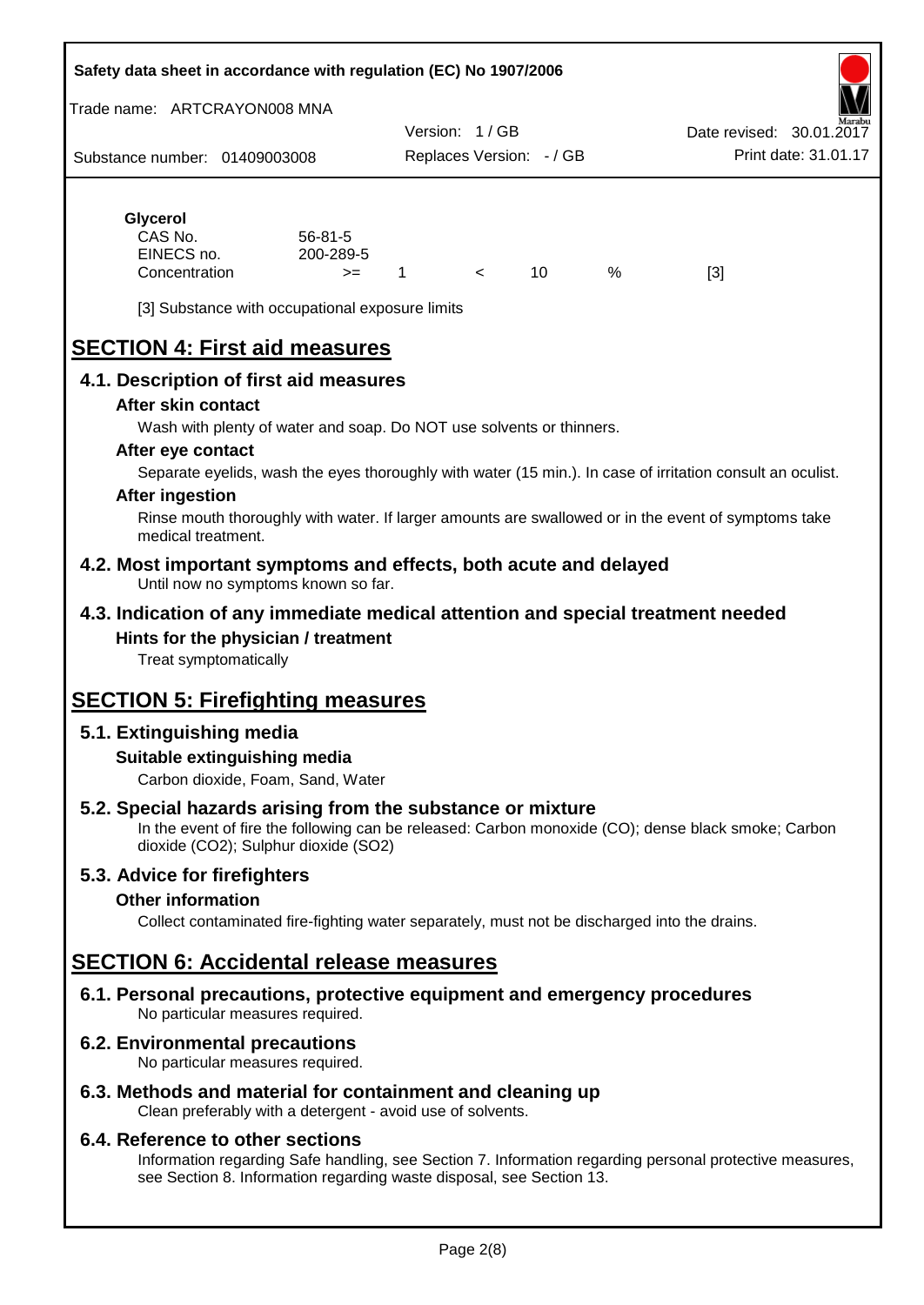| Safety data sheet in accordance with regulation (EC) No 1907/2006                                                                                 |                   |                                                                                                                                                                                          |                          |
|---------------------------------------------------------------------------------------------------------------------------------------------------|-------------------|------------------------------------------------------------------------------------------------------------------------------------------------------------------------------------------|--------------------------|
| Trade name: ARTCRAYON008 MNA                                                                                                                      |                   |                                                                                                                                                                                          |                          |
|                                                                                                                                                   |                   | Version: 1/GB                                                                                                                                                                            | Date revised: 30.01.2017 |
| Substance number: 01409003008                                                                                                                     |                   | Replaces Version: - / GB                                                                                                                                                                 | Print date: 31.01.17     |
| <b>SECTION 7: Handling and storage</b>                                                                                                            |                   |                                                                                                                                                                                          |                          |
| 7.1. Precautions for safe handling                                                                                                                |                   |                                                                                                                                                                                          |                          |
| <b>Advice on safe handling</b><br>Advice on protection against fire and explosion<br>No special measures required.<br>Temperature class           | T <sub>2</sub>    | Avoid skin and eye contact. Smoking, eating and drinking shall be prohibited in application area.<br>Classification of fires / temperature class / Ignition group / Dust explosion class |                          |
| 7.2. Conditions for safe storage, including any incompatibilities<br>Requirements for storage rooms and vessels<br>Store in frostfree conditions. |                   |                                                                                                                                                                                          |                          |
| Storage class according to TRGS 510<br>Storage class according to<br><b>TRGS 510</b>                                                              | 12                | Non-combustible liquids                                                                                                                                                                  |                          |
| 7.3. Specific end use(s)<br>Paint                                                                                                                 |                   |                                                                                                                                                                                          |                          |
| <b>SECTION 8: Exposure controls/personal protection</b>                                                                                           |                   |                                                                                                                                                                                          |                          |
| 8.1. Control parameters                                                                                                                           |                   |                                                                                                                                                                                          |                          |
| <b>Exposure limit values</b>                                                                                                                      |                   |                                                                                                                                                                                          |                          |
| Glycerol                                                                                                                                          |                   |                                                                                                                                                                                          |                          |
| List                                                                                                                                              | EH40              |                                                                                                                                                                                          |                          |
| Type<br>Value                                                                                                                                     | WEL<br>10         | mg/m <sup>3</sup>                                                                                                                                                                        |                          |
| <b>Status: 2011</b>                                                                                                                               |                   |                                                                                                                                                                                          |                          |
| Propane-1,2-diol                                                                                                                                  |                   |                                                                                                                                                                                          |                          |
| List                                                                                                                                              | EH40              |                                                                                                                                                                                          |                          |
| <b>Type</b><br>Value                                                                                                                              | <b>OES</b><br>10  | mg/m <sup>3</sup>                                                                                                                                                                        |                          |
| <b>Status: 2011</b>                                                                                                                               |                   |                                                                                                                                                                                          |                          |
| <b>Other information</b>                                                                                                                          |                   |                                                                                                                                                                                          |                          |
| There are not known any further control parameters.                                                                                               |                   |                                                                                                                                                                                          |                          |
| 8.2. Exposure controls                                                                                                                            |                   |                                                                                                                                                                                          |                          |
| <b>Exposure controls</b>                                                                                                                          |                   |                                                                                                                                                                                          |                          |
| Provide adequate ventilation.                                                                                                                     |                   |                                                                                                                                                                                          |                          |
| <b>SECTION 9: Physical and chemical properties</b>                                                                                                |                   |                                                                                                                                                                                          |                          |
| 9.1. Information on basic physical and chemical properties                                                                                        |                   |                                                                                                                                                                                          |                          |
| Form                                                                                                                                              | liquid            |                                                                                                                                                                                          |                          |
| <b>Colour</b>                                                                                                                                     | coloured          |                                                                                                                                                                                          |                          |
| <b>Odour</b>                                                                                                                                      | odourless         |                                                                                                                                                                                          |                          |
| <b>Odour threshold</b>                                                                                                                            |                   |                                                                                                                                                                                          |                          |
| Remarks                                                                                                                                           | No data available |                                                                                                                                                                                          |                          |
| <b>Melting point</b>                                                                                                                              |                   |                                                                                                                                                                                          |                          |
| Remarks                                                                                                                                           | not determined    |                                                                                                                                                                                          |                          |

 $\mathbf{r}$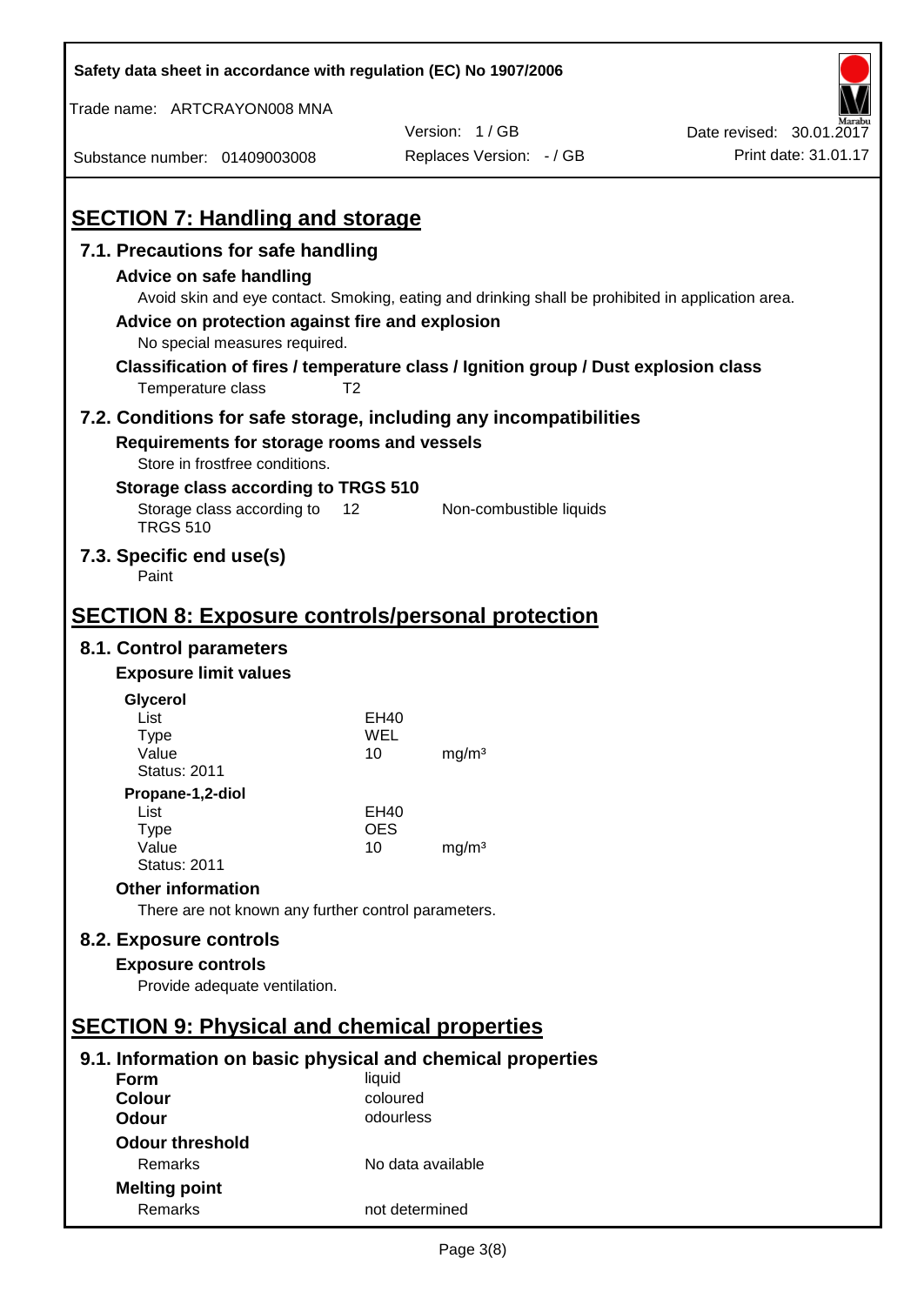| Safety data sheet in accordance with regulation (EC) No 1907/2006         |                                                            |                          |  |
|---------------------------------------------------------------------------|------------------------------------------------------------|--------------------------|--|
| Trade name: ARTCRAYON008 MNA                                              | Version: 1/GB                                              | Date revised: 30.01.2017 |  |
| Substance number: 01409003008                                             | Replaces Version: - / GB                                   | Print date: 31.01.17     |  |
| <b>Freezing point</b><br>Remarks                                          | not determined                                             |                          |  |
| Initial boiling point and boiling range                                   |                                                            |                          |  |
| Value<br>Pressure<br>Source                                               | 100<br>appr.<br>1.013<br>hPa<br>Literature value           | $\rm ^{\circ}C$          |  |
| <b>Flash point</b><br>Remarks                                             | Not applicable                                             |                          |  |
| Evaporation rate (ether $= 1$ ) :<br>Remarks                              | not determined                                             |                          |  |
| <b>Flammability (solid, gas)</b><br>Not applicable                        |                                                            |                          |  |
| Upper/lower flammability or explosive limits                              |                                                            |                          |  |
| Lower explosion limit<br>Upper explosion limit<br>Source                  | 2,6<br>appr.<br>12,5<br>appr.<br>Literature value          | $%$ (V)<br>$%$ (V)       |  |
| Vapour pressure<br>Value<br>Temperature<br>Method                         | 23<br>appr.<br>20<br>°C<br>Value taken from the literature | hPa                      |  |
| <b>Vapour density</b>                                                     |                                                            |                          |  |
| Remarks                                                                   | not determined                                             |                          |  |
| <b>Density</b><br>Remarks                                                 | not determined                                             |                          |  |
| Solubility in water<br>Remarks                                            | miscible                                                   |                          |  |
| Ignition temperature                                                      |                                                            |                          |  |
| Value<br>Source                                                           | 371<br>appr.<br>Literature value                           | °C                       |  |
| <b>Viscosity</b><br>Remarks<br>Remarks                                    | not determined                                             |                          |  |
| 9.2. Other information<br><b>Other information</b><br>None known          |                                                            |                          |  |
| <b>SECTION 10: Stability and reactivity</b>                               |                                                            |                          |  |
| 10.1. Reactivity<br>None                                                  |                                                            |                          |  |
| 10.2. Chemical stability<br>No hazardous reactions known.                 |                                                            |                          |  |
| 10.3. Possibility of hazardous reactions<br>No hazardous reactions known. |                                                            |                          |  |
| 10.4. Conditions to avoid<br>No hazardous reactions known.                |                                                            |                          |  |
| 10.5. Incompatible materials                                              |                                                            |                          |  |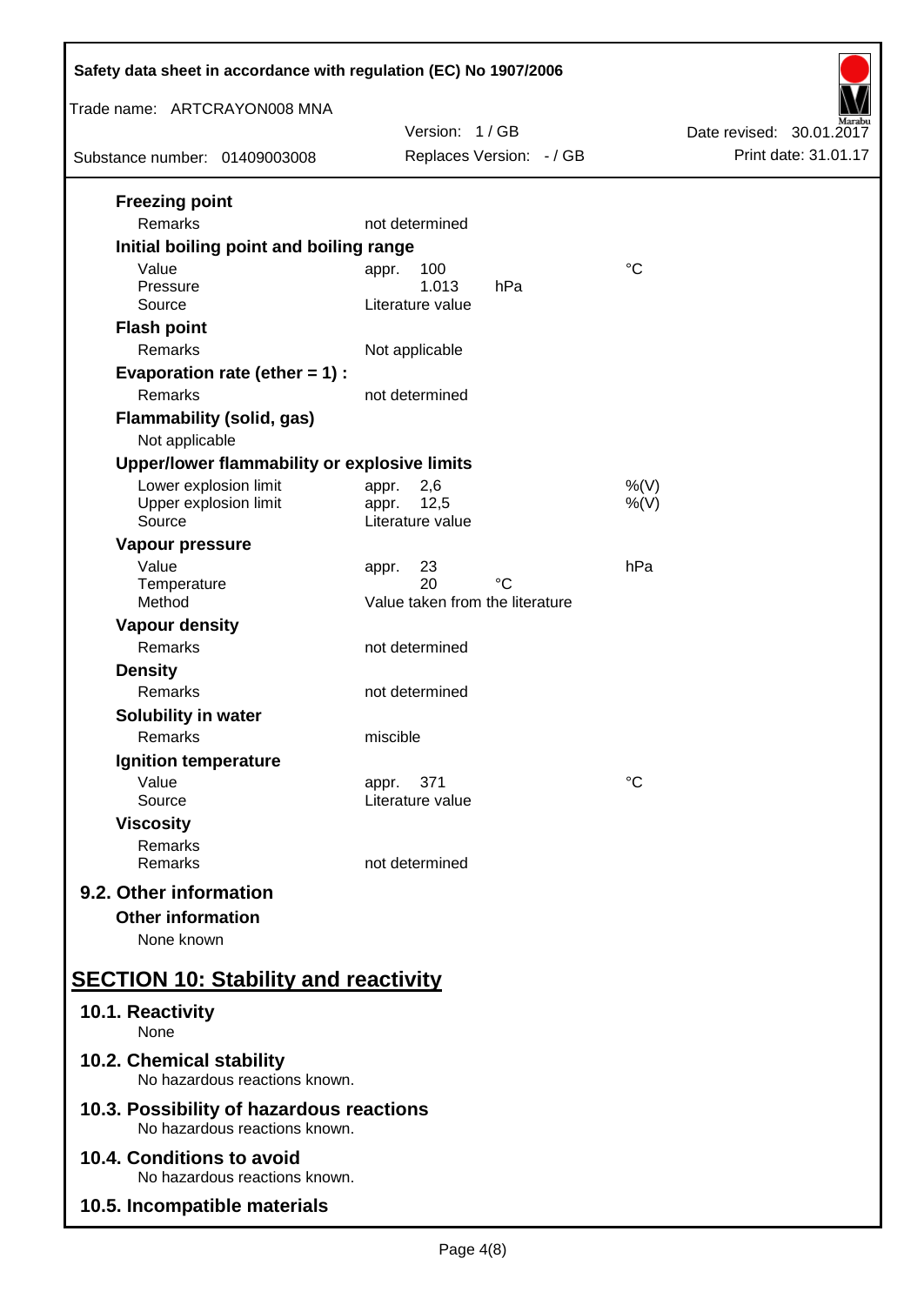| Safety data sheet in accordance with regulation (EC) No 1907/2006                              |                                                                                                    |                          |
|------------------------------------------------------------------------------------------------|----------------------------------------------------------------------------------------------------|--------------------------|
| Trade name: ARTCRAYON008 MNA                                                                   |                                                                                                    |                          |
|                                                                                                | Version: 1/GB                                                                                      | Date revised: 30.01.2017 |
| Substance number: 01409003008                                                                  | Replaces Version: - / GB                                                                           | Print date: 31.01.17     |
| None                                                                                           |                                                                                                    |                          |
| 10.6. Hazardous decomposition products<br>No hazardous decomposition products known.           |                                                                                                    |                          |
| <b>SECTION 11: Toxicological information</b>                                                   |                                                                                                    |                          |
| 11.1. Information on toxicological effects                                                     |                                                                                                    |                          |
| <b>Acute oral toxicity</b>                                                                     |                                                                                                    |                          |
| Remarks                                                                                        | Based on available data, the classification criteria are not met.                                  |                          |
| <b>Acute dermal toxicity</b>                                                                   |                                                                                                    |                          |
| Remarks                                                                                        | Based on available data, the classification criteria are not met.                                  |                          |
| <b>Acute inhalational toxicity</b>                                                             |                                                                                                    |                          |
| Remarks                                                                                        | Based on available data, the classification criteria are not met.                                  |                          |
| <b>Skin corrosion/irritation</b>                                                               |                                                                                                    |                          |
| <b>Remarks</b>                                                                                 | Based on available data, the classification criteria are not met.                                  |                          |
| Serious eye damage/irritation                                                                  |                                                                                                    |                          |
| Remarks                                                                                        | Based on available data, the classification criteria are not met.                                  |                          |
| <b>Sensitization</b>                                                                           |                                                                                                    |                          |
| Remarks                                                                                        | Based on available data, the classification criteria are not met.                                  |                          |
| <b>Mutagenicity</b><br>Remarks                                                                 |                                                                                                    |                          |
|                                                                                                | Based on available data, the classification criteria are not met.                                  |                          |
| <b>Reproductive toxicity</b><br>Remarks                                                        | Based on available data, the classification criteria are not met.                                  |                          |
| Carcinogenicity                                                                                |                                                                                                    |                          |
| Remarks                                                                                        | Based on available data, the classification criteria are not met.                                  |                          |
| <b>Specific Target Organ Toxicity (STOT)</b>                                                   |                                                                                                    |                          |
|                                                                                                |                                                                                                    |                          |
| <b>Single exposure</b><br>Remarks                                                              | Based on available data, the classification criteria are not met.                                  |                          |
| <b>Repeated exposure</b><br>Remarks                                                            | Based on available data, the classification criteria are not met.                                  |                          |
| <b>Aspiration hazard</b>                                                                       |                                                                                                    |                          |
|                                                                                                | Based on available data, the classification criteria are not met.                                  |                          |
| <b>Experience in practice</b>                                                                  |                                                                                                    |                          |
| risk to health can be expected.                                                                | Provided all the recommended protective and safety precautions are taken, experience shows that no |                          |
| <b>Other information</b>                                                                       |                                                                                                    |                          |
| There are no data available on the mixture itself.<br>Directive 1999/45/EC and not classified. | The mixture has been assessed following the conventional method of the Dangerous Preparations      |                          |
| <b>SECTION 12: Ecological information</b>                                                      |                                                                                                    |                          |
| 12.1. Toxicity                                                                                 |                                                                                                    |                          |
| <b>General information</b>                                                                     |                                                                                                    |                          |

There are no data available on the mixture itself.Do not allow to enter drains or water courses.The mixture has been assessed following the summation method of the CLP Regulation (EC) No 1272/2008 and is not classified as dangerous for the environment.

# **12.2. Persistence and degradability**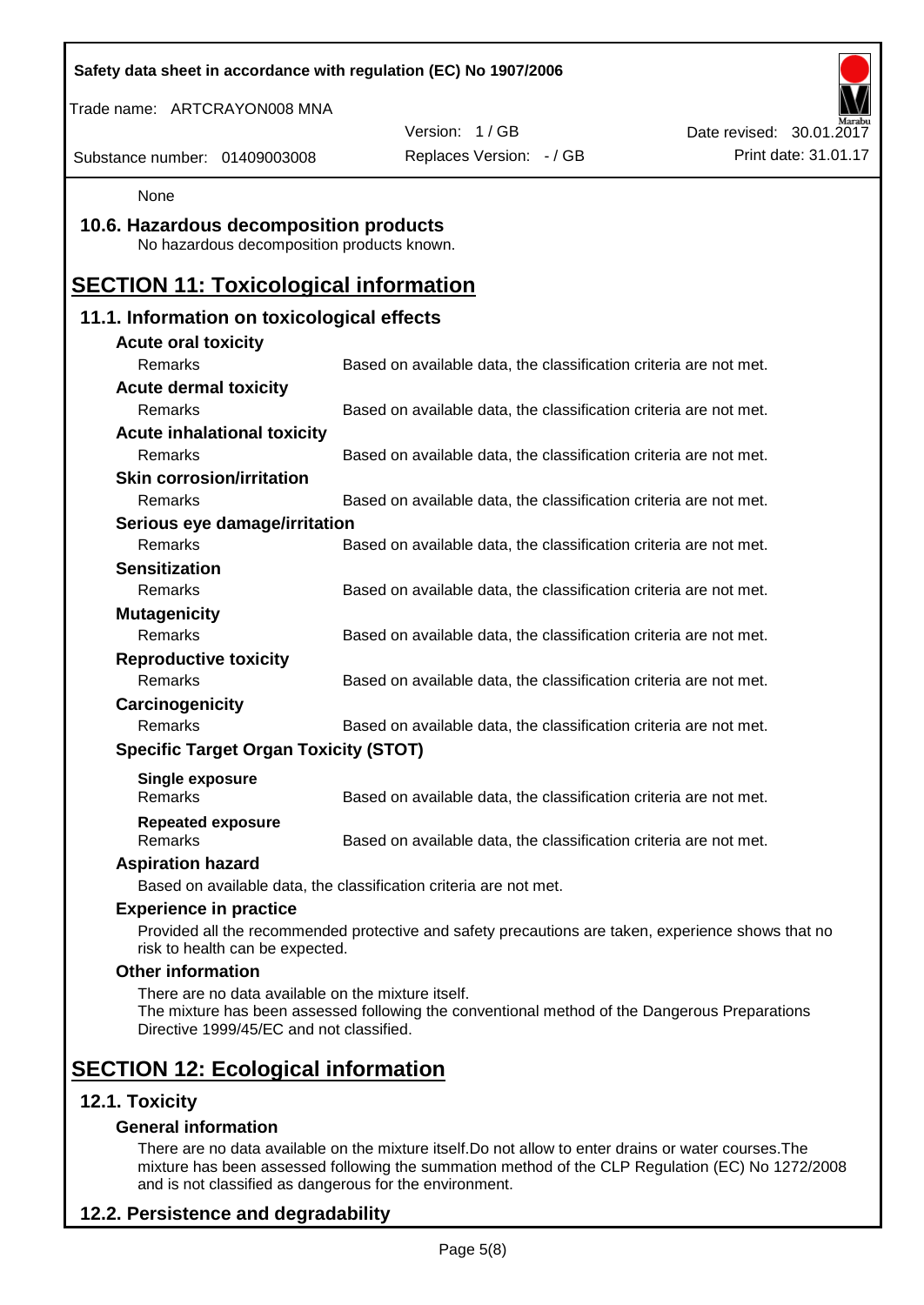| Safety data sheet in accordance with regulation (EC) No 1907/2006                |                                                                                                       |                          |
|----------------------------------------------------------------------------------|-------------------------------------------------------------------------------------------------------|--------------------------|
| Trade name: ARTCRAYON008 MNA                                                     |                                                                                                       |                          |
|                                                                                  | Version: 1/GB                                                                                         | Date revised: 30.01.2017 |
| Substance number: 01409003008                                                    | Replaces Version: - / GB                                                                              | Print date: 31.01.17     |
| <b>General information</b><br>There are no data available on the mixture itself. |                                                                                                       |                          |
| 12.3. Bioaccumulative potential                                                  |                                                                                                       |                          |
| <b>General information</b>                                                       |                                                                                                       |                          |
| There are no data available on the mixture itself.                               |                                                                                                       |                          |
| 12.4. Mobility in soil                                                           |                                                                                                       |                          |
| <b>General information</b>                                                       |                                                                                                       |                          |
| There are no data available on the mixture itself.                               |                                                                                                       |                          |
| 12.5. Results of PBT and vPvB assessment                                         |                                                                                                       |                          |
| <b>General information</b>                                                       |                                                                                                       |                          |
| There are no data available on the mixture itself.                               |                                                                                                       |                          |
| 12.6. Other adverse effects                                                      |                                                                                                       |                          |
| <b>General information</b><br>There are no data available on the mixture itself. |                                                                                                       |                          |
|                                                                                  |                                                                                                       |                          |
| <b>SECTION 13: Disposal considerations</b>                                       |                                                                                                       |                          |
| 13.1. Waste treatment methods                                                    |                                                                                                       |                          |
| Disposal recommendations for the product                                         |                                                                                                       |                          |
| with water and put into the drainage system.                                     | The product can be placed with other household refuse. Small residues in containers can be washed-out |                          |
| Disposal recommendations for packaging                                           |                                                                                                       |                          |
| Completely emptied packagings can be given for recycling.                        | Packaging that cannot be cleaned should be disposed off as product waste.                             |                          |
| <b>SECTION 14: Transport information</b>                                         |                                                                                                       |                          |
| <b>Land transport ADR/RID</b>                                                    |                                                                                                       |                          |
| Non-dangerous goods<br>14.1. UN number                                           |                                                                                                       |                          |
| $UN -$                                                                           |                                                                                                       |                          |
| 14.2. UN proper shipping name                                                    |                                                                                                       |                          |
| 14.3. Transport hazard class(es)                                                 |                                                                                                       |                          |
| Class<br>Label                                                                   |                                                                                                       |                          |
| 14.4. Packing group<br>Packing group                                             |                                                                                                       |                          |
| Transport category                                                               | 0                                                                                                     |                          |
| 14.5. Environmental hazards                                                      |                                                                                                       |                          |
|                                                                                  |                                                                                                       |                          |
| <b>Marine transport IMDG/GGVSee</b>                                              | The product does not constitute a hazardous substance in sea transport.                               |                          |
| 14.1. UN number<br>$UN -$                                                        |                                                                                                       |                          |
| 14.2. UN proper shipping name                                                    |                                                                                                       |                          |
| 14.3. Transport hazard class(es)                                                 |                                                                                                       |                          |
| Class                                                                            |                                                                                                       |                          |
| Subsidiary risk                                                                  |                                                                                                       |                          |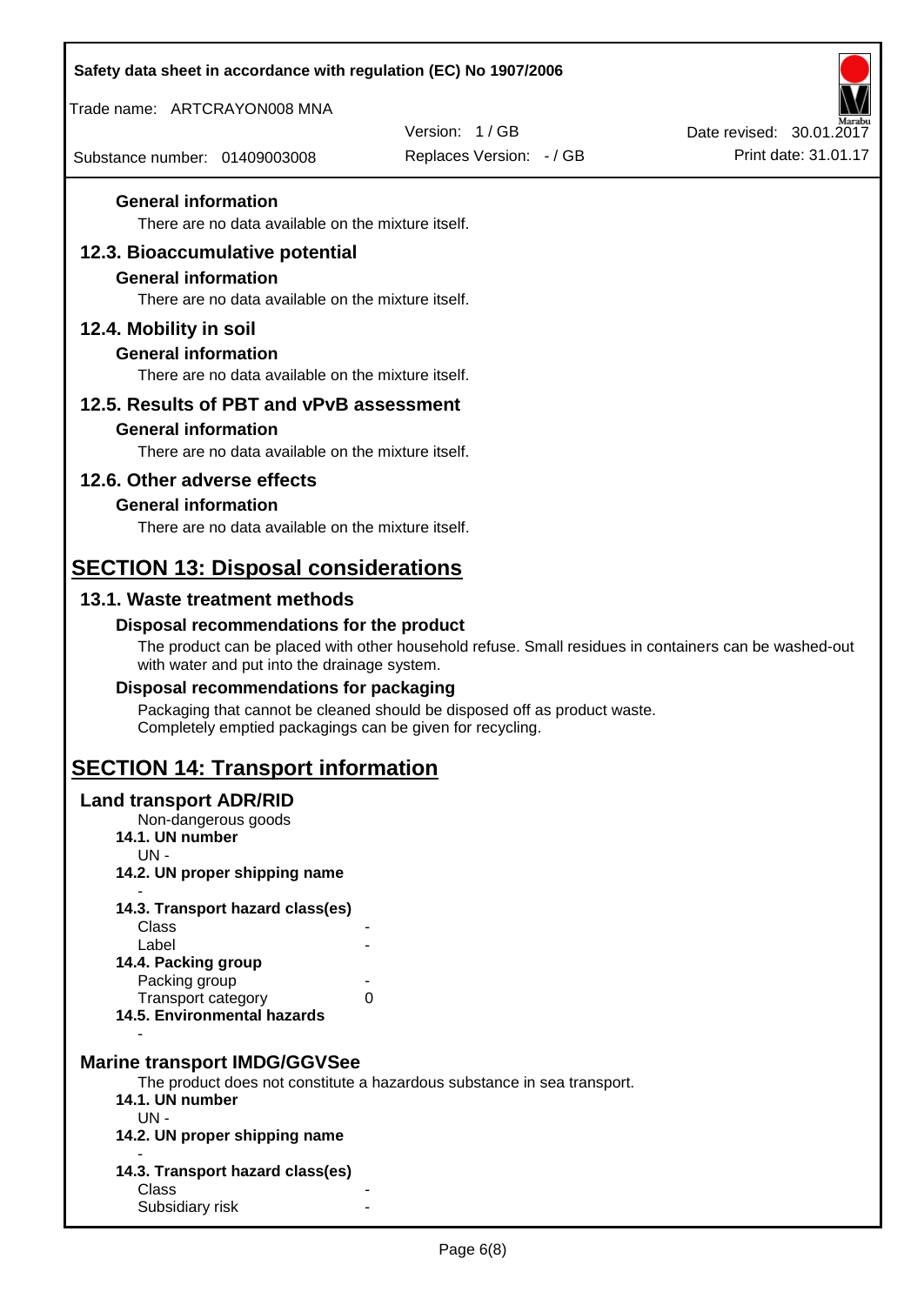| Safety data sheet in accordance with regulation (EC) No 1907/2006                                                                                                                                                                                                                                                                                                                                                          |                                                                                                     |                                                                                                                                                                                                       |
|----------------------------------------------------------------------------------------------------------------------------------------------------------------------------------------------------------------------------------------------------------------------------------------------------------------------------------------------------------------------------------------------------------------------------|-----------------------------------------------------------------------------------------------------|-------------------------------------------------------------------------------------------------------------------------------------------------------------------------------------------------------|
| Trade name: ARTCRAYON008 MNA                                                                                                                                                                                                                                                                                                                                                                                               |                                                                                                     |                                                                                                                                                                                                       |
|                                                                                                                                                                                                                                                                                                                                                                                                                            | Version: 1/GB                                                                                       | Date revised: 30.01.2017                                                                                                                                                                              |
| Substance number: 01409003008                                                                                                                                                                                                                                                                                                                                                                                              | Replaces Version: - / GB                                                                            | Print date: 31.01.17                                                                                                                                                                                  |
| 14.4. Packing group<br>Packing group<br><b>14.5. Environmental hazards</b><br>no<br><b>Air transport ICAO/IATA</b>                                                                                                                                                                                                                                                                                                         |                                                                                                     |                                                                                                                                                                                                       |
| 14.1. UN number<br>$UN -$                                                                                                                                                                                                                                                                                                                                                                                                  | The product does not constitute a hazardous substance in air transport.                             |                                                                                                                                                                                                       |
| 14.2. UN proper shipping name                                                                                                                                                                                                                                                                                                                                                                                              |                                                                                                     |                                                                                                                                                                                                       |
| 14.3. Transport hazard class(es)<br>Class<br>Subsidiary risk                                                                                                                                                                                                                                                                                                                                                               |                                                                                                     |                                                                                                                                                                                                       |
| 14.4. Packing group<br>Packing group<br>14.5. Environmental hazards                                                                                                                                                                                                                                                                                                                                                        |                                                                                                     |                                                                                                                                                                                                       |
| Information for all modes of transport<br>14.6. Special precautions for user<br>Transport within the user's premises:                                                                                                                                                                                                                                                                                                      | Always transport in closed containers that are upright and secure.                                  | Ensure that persons transporting the product know what to do in the event of an accident or spillage.                                                                                                 |
| <b>Other information</b><br>no                                                                                                                                                                                                                                                                                                                                                                                             | 14.7. Transport in bulk according to Annex II of Marpol and the IBC Code                            |                                                                                                                                                                                                       |
| <b>SECTION 15: Regulatory information</b>                                                                                                                                                                                                                                                                                                                                                                                  |                                                                                                     |                                                                                                                                                                                                       |
| or mixture                                                                                                                                                                                                                                                                                                                                                                                                                 |                                                                                                     | 15.1. Safety, health and environmental regulations/legislation specific for the substance                                                                                                             |
| <b>VOC</b>                                                                                                                                                                                                                                                                                                                                                                                                                 |                                                                                                     |                                                                                                                                                                                                       |
| VOC (EU)                                                                                                                                                                                                                                                                                                                                                                                                                   | %<br>13,5                                                                                           |                                                                                                                                                                                                       |
| <b>Other information</b>                                                                                                                                                                                                                                                                                                                                                                                                   |                                                                                                     |                                                                                                                                                                                                       |
|                                                                                                                                                                                                                                                                                                                                                                                                                            | The product does not contain substances of very high concern (SVHC).                                |                                                                                                                                                                                                       |
| <b>Other information</b><br>All components are contained in the AICS inventory.<br>All components are contained in the PICCS inventory.<br>All components are contained in the DSL inventory.<br>All components are contained in the IECSC inventory.<br>All components are contained in the NZIOC inventory.<br>All components are contained in the ENCS inventory.<br>All components are contained in the ECL inventory. | All components are contained in the TSCA inventory or exempted.                                     |                                                                                                                                                                                                       |
| 15.2. Chemical safety assessment                                                                                                                                                                                                                                                                                                                                                                                           | For this preparation a chemical safety assessment has not been carried out.                         |                                                                                                                                                                                                       |
| <b>SECTION 16: Other information</b>                                                                                                                                                                                                                                                                                                                                                                                       |                                                                                                     |                                                                                                                                                                                                       |
| <b>Supplemental information</b>                                                                                                                                                                                                                                                                                                                                                                                            |                                                                                                     |                                                                                                                                                                                                       |
|                                                                                                                                                                                                                                                                                                                                                                                                                            | guarantee for any specific product properties and shall not establish a legally valid relationship. | Relevant changes compared with the previous version of the safety data sheet are marked with: ***<br>This information is based on our present state of knowledge. However, it should not constitute a |

The information in this Safety Data Sheet is based on the present state of knowledge and current